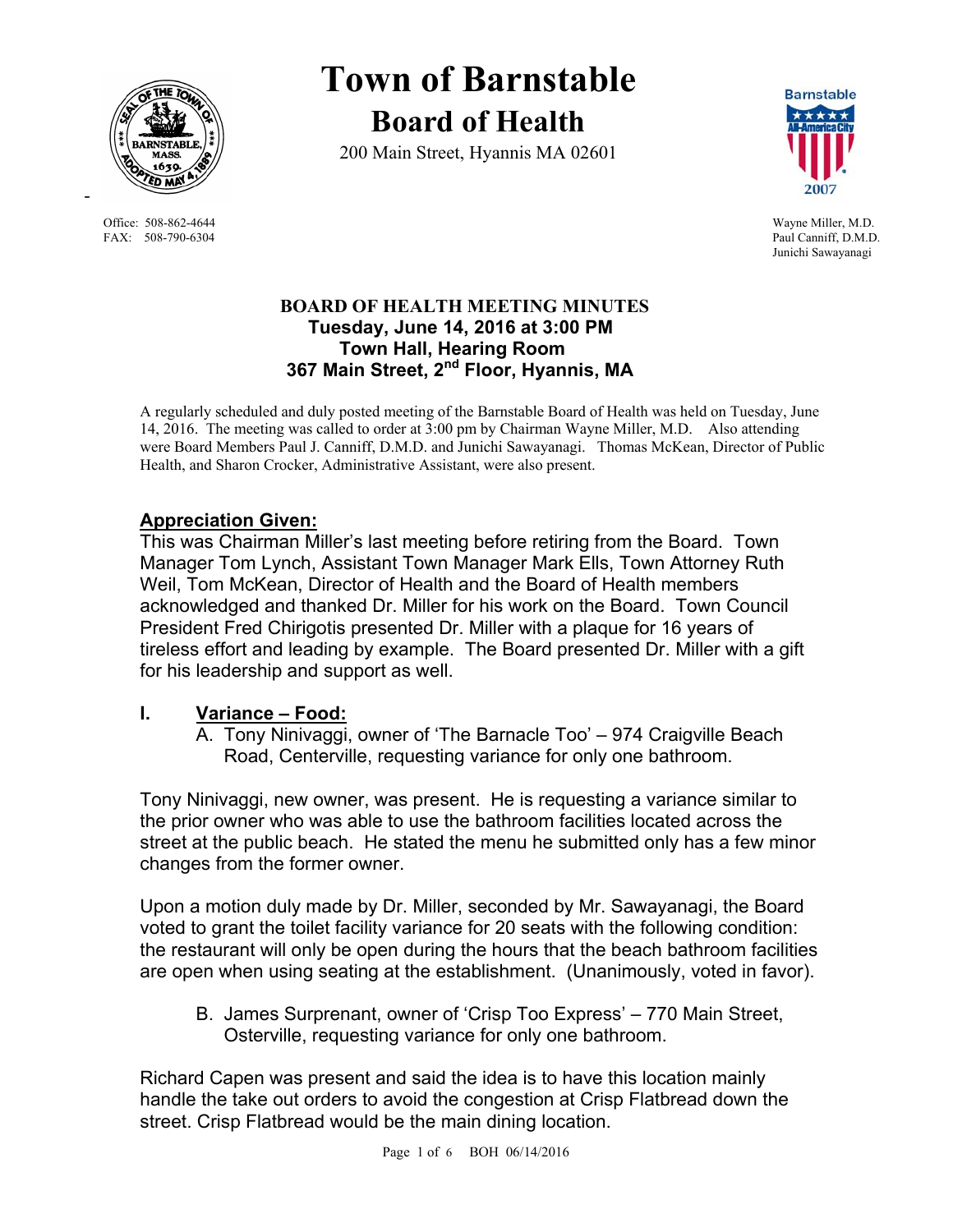Mr. Capen said the previous owner had two small baths; neither of which could be converted to a handicap which was now required for the Building code with the new renovations. The Building Department approved having one larger bathroom which would be unisex and would be handicap accessible. They were not able to create space for a second bathroom.

The Board asked the number of staff expected. Mr. Capen said it would be 5-6 staff on a shift with desired seating for 12 (a reduction from the prior owner). Mr. Capen mentioned that the owner had just gone through installing a very expense septic costing over \$150K for his restaurant, Crisp Flatbread, down the street.

The Board expressed their concern is to remain consistent and fair in dealing with all food establishments who have come to the Board.

The Board discussed the possibility of allowing one bathroom for the 8 seats at table and one bench without a table. The bench would be used for customers waiting for take-outs.

Upon a motion duly made by Dr. Miller, seconded by Dr. Canniff, the Board voted to grant the variance with the following conditions: 1) receipt of a written statement from the landlord stating the restroom(s) in the hallway between the barber shop and dry cleanings will be available to restaurant during the hours the restaurant is open, and 2) the seating will be limited to 8 table seats and they may have a bench (without tables at it) for people waiting. (Unanimously, voted in favor.) (See REVISED MOTION Below.)

#### ADDITIONAL PRESENTATION at end of meeting:

Richard Capen and Jamie Surprenant addressed the Board. The Board re-opened this item.

Mr. Surprenant said his landlord has guaranteed access to two bathrooms close to the restaurant. They are located in a hallway between the barbershop and the drycleaners next door. This would give them three bathrooms. He was not sure whether direct access from Crisps Too into hallway was possible. Otherwise they would use back door and walk around.

Dr. Miller asked if the landlord would allow patrons access to the hallway bathrooms. Jamie would be happy to ask the landlord. They had not discussed that.

#### **REVISED MOTION:**

Upon a motion duly made by Dr. Miller, seconded by Dr. Canniff, the Board voted to grant the variance with the following conditions: 1) receipt of a written statement from the landlord stating the restroom(s) in the hallway between the barber shop and dry cleanings will be available to restaurant during the hours the restaurant is open, and 2) if the landlord permits the patrons to have access to the hallway restrooms, then the Board approves 12 seats. However, if the landlord does not allow the patrons access to the restrooms in the hallway, the seating will be limited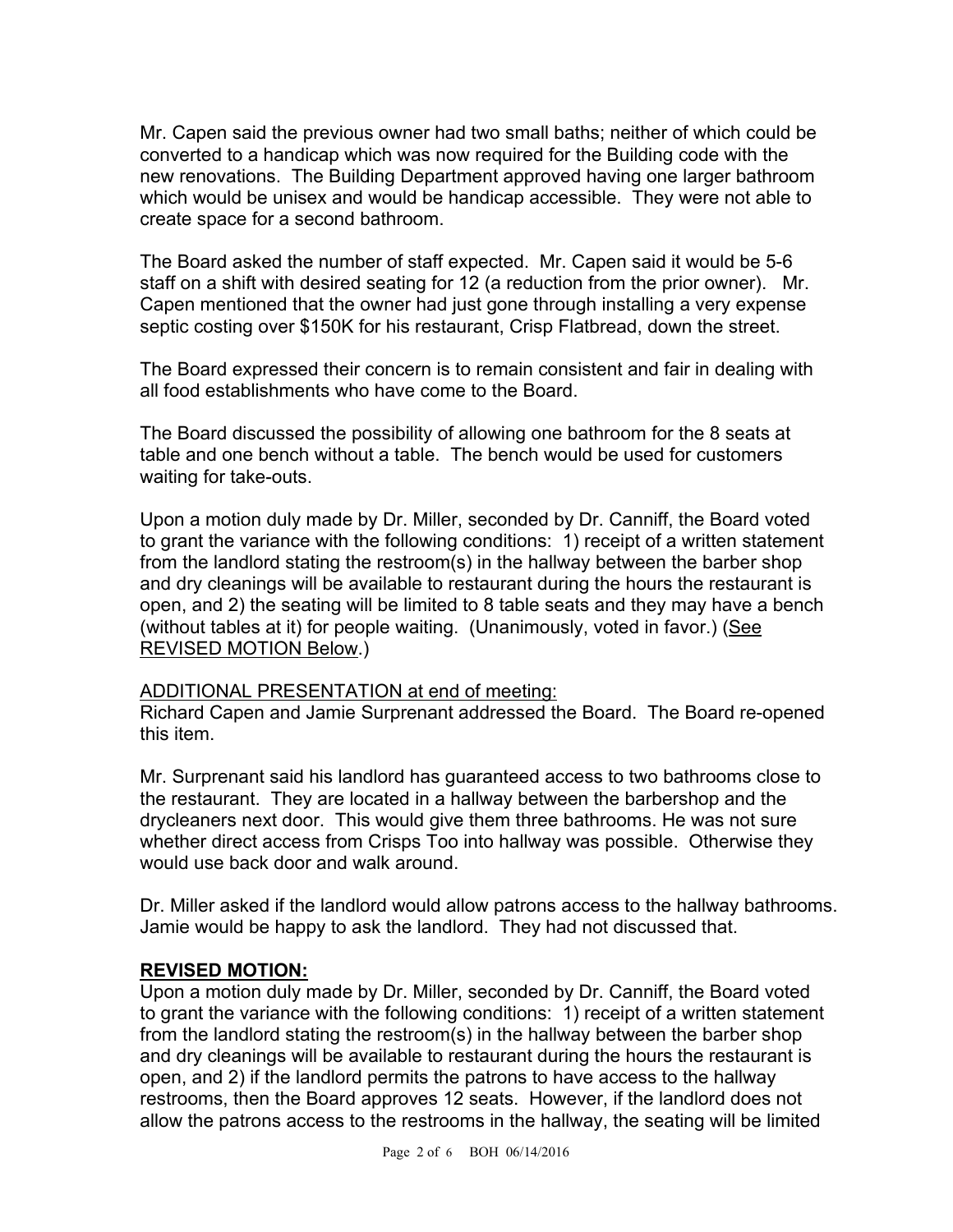to 8 table seats and they may have a bench (without tables at it) for people waiting. (Two voted in favor, Dr. Canniff abstained.)

#### **II. Body Artist - Trainee:**

Donald A. Lariviere, Great Island Tattoo, 12 Enterprise Road, Hyannis, completed trainee program and is applying for a body artist license.

Lorna Berger, owner of Great Island Tattoo, was present and had submitted a letter of recommendation stating Donald Lariviere had completed his training program successfully and there were no issues, nor complaints.

Mr. Lariviere submitted samples of his artwork and a log of the dates he had done tattoos and the sign-offs on each by Lorna. The Board was very pleased with the documentation submitted.

Upon a motion duly made and seconded, the Board voted to grant Donald Lariviere a full body art (only) license. (Unanimously, voted in favor.)

## **III. Hearing – Tight Tank Installation - Food:**

Steve Wilson, Baxter Nye Engineering, representing Salyes & Henry, Inc., 44 Bodick Road, Hyannis, requesting a tight tank to accommodate flow from a three-bay sink.

Steve Wilson, Baxter Nye Engineering, and Charlie Salyes were present. Charlie had gone through site plan review for the wholesale facility one year ago and an inspector from the State Health Department determined that a three-bay sink was necessary. The bathroom facility is across the lot from this. A tight tank is needed to handle the small amount of water from the sink. This facility is basically used for storing lobsters. Mr. Salyes will not be cooking or processing the lobsters, only seasoning and grading them, then returning them to their crates and shipping out.

The Board and the staff do not see any issues with this.

Upon a motion duly made and seconded, the Board voted to grant the use of the 1,000 gallon tight tank. (Unanimously, voted in favor.)

## **IV. Hearing – Septic Repair**

A. Daniel A. Ojala, Down Cape Engineering and Richard Capen, Capewide Enterprises, representing Ernest Charette, owner - 279 Maple Street, West Barnstable, Map/Parcel 132-047, 4.2 acre parcel, repair of failed septic system, requesting four variances.

Dan Ojala and Richard Capen were present. The property has an existing threebedroom home and there is no increase in flow.

Upon a motion duly made and seconded, the Board voted to grant the variances in accordance to the revised plan dated June 9, 2016. No conditions were required. (Unanimously, voted in favor)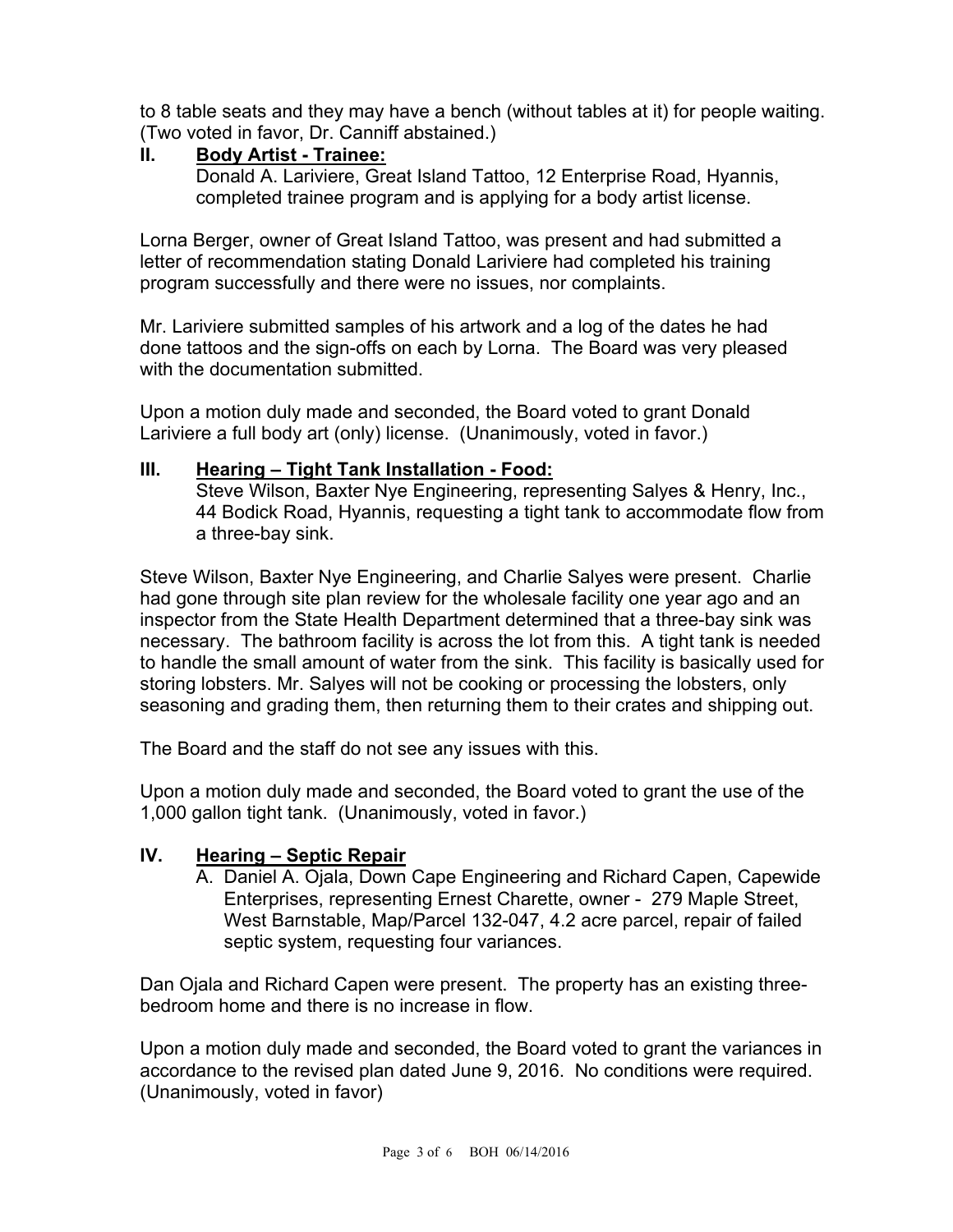B. Shawn MacInnes, MacInnes Consulting, representing Brian and Valerie Jansson, 26 Johnson Lane, Centerville, Map/Parcel 193-041, 0.45 acre parcel, requesting variance(s).

Shawn MacInnes presented the plans for a Fast system. Mr. MacInnes stated he has informed the owners of the monitoring requirements and what to anticipate in cost and maintenance for this particular innovative alternative (I/A) system.

Mr. McKean said the staff supports the issuance of the variances as this is the best location for the leaching facility.

When asked why he changed his reference of a structure on the plan from a barn to a shed, Shawn explained the surveyor had marked it as a barn and upon visiting the location found it to be a shed. The Board and Mr. McKean said the owners had mentioned an interest in using the building as an art studio. Shawn stated the owners have not mentioned that to him.

Upon a motion duly made and seconded, the Board voted to grant the variances in accordance to the plan with the following conditions: 1) the system be installed in full compliance with the Certification for General Use listed in the MA DEP approval letter dated March 20, 2015, 2) record a four-bedroom deed restriction at the Barnstable County Registry of Deeds and submit a copy of the recorded deed restriction to the Health Division prior to issuance of a permit, 3) submit a signed Operation and Maintenance Agreement prior to the issuance of the permit, and 4) Testing be performed in accordance to directions in the DEP approval letter dated March 20, 2015 and that the designer adhere to the conditions in Section VI, page 9, number 6 of said DEP approval letter. (Unanimously, voted in favor.)

## **V. Discussion:**

Application for Comprehensive Permit (40B) 536 River Road, Marstons Mills, Habitat for Humanity Comprehensive Permit (7 lots will be: Map/Parcel 061-001 through 061-007.)

Mr. McKean said the staff reviewed and had no objections to the proposed four singlefamily, three-bedroom dwellings being proposed on the 5.91 acre parcel. The parcel will be divided into 7 lots with proposed homes on Lots #1-4 with Lot # 5, 6, and 7 to be open space. Mr. McKean said he does ask that the Health Division receive more detailed septic systems plans for review.

Dr. Miller expressed concern that the open space land may be used in the future and suggests they put the Lot# 5-7 into a conservation easement.as it looks like there is potential to build on these lots in the future.

The Board members acknowledged support of the letter with two recommendations being sent to the Zoning Board of Appeals: 1) need more detailed septic plans prior to approval of permit, and 2) the three lots, currently #'d 5, 6,and 7 be placed into a conservation easement.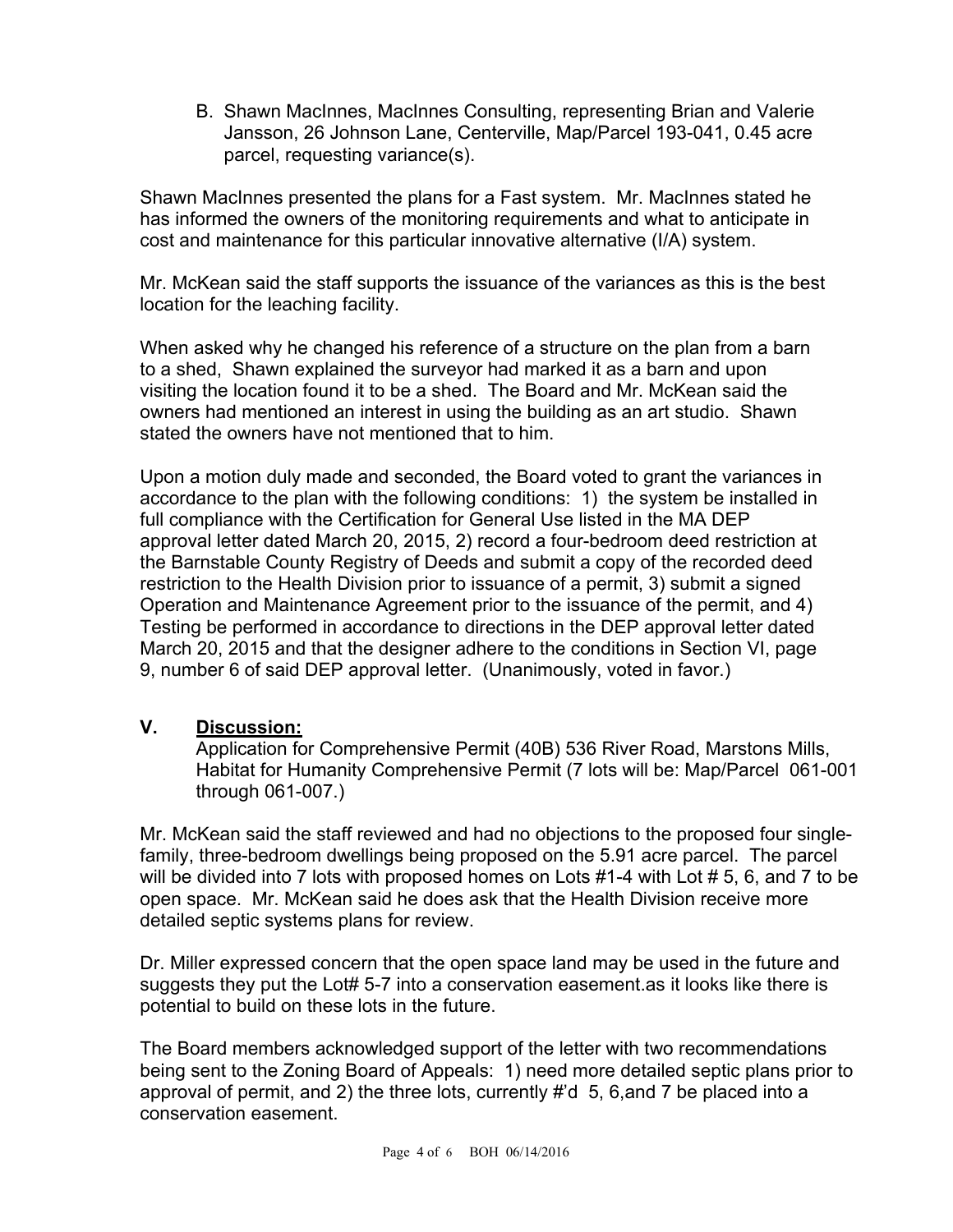## **VI. Craigville Motel:**

Hearing to request Motel License.

Health Director Thomas McKean stated a group of inspectors including the health inspector did go out to inspect after receiving a call from the motel stating they were prepared for their inspection to open. The group spent a couple hours and had only made it through 10 rooms at which point it was determined that the motel did not pass.

Attorney James Connors was present and asked the Board if they would be willing to issue a motel license for the 10 rooms for now, until the other 20+ rooms are up to satisfaction. Attorney Connors said Dilip Patel has just retired as a civil engineer for the State and will be the manager of the motel.

Dr. Miller stated there were grievous problems in the past which the Board had made clear and the Board had stipulated that the motel was not to call for an inspection until the management believed they would pass their inspection without any further issues.

The Board members were in agreement that they would not issue a license for a portion of the motel. They feel it is very problematic that the motel had thought it was ready for an inspection when there were basic issues that anyone in the hospitality field should be on top of and any visitor coming here should have a right to expect. The Board said they found the situation appalling and does not want the management to come back until it has everything prepared.

The Board acknowledged that the motel and the Town Attorneys are working out a contractual consent agreement stating what is necessary to for the operation of this facility which would be incorporated into the issuance of a motel permit. The agreement must be finalized and the motel must accomplish all the tasks that are required of the motel before the Board will consider a motel license. That motel license would be contingent on the procurement of the nationwide hotel chain agreement.

The Board gave Attorney Connors the option of whether he would like the Board to move forward with a vote today on the issuance of a motel license permit, or ask for a continuance.

Attorney Connors stated he had just received the contractual Consent Decree from the Town Attorney last night and would like to request the Board not vote at this time. They would like a continuance.

The Board acknowledged and the item will be moved to the next meeting on July 12, 2016. (Unanimously, voted in favor to continue.)

#### **VII. Hearing – Sewer Connection:**